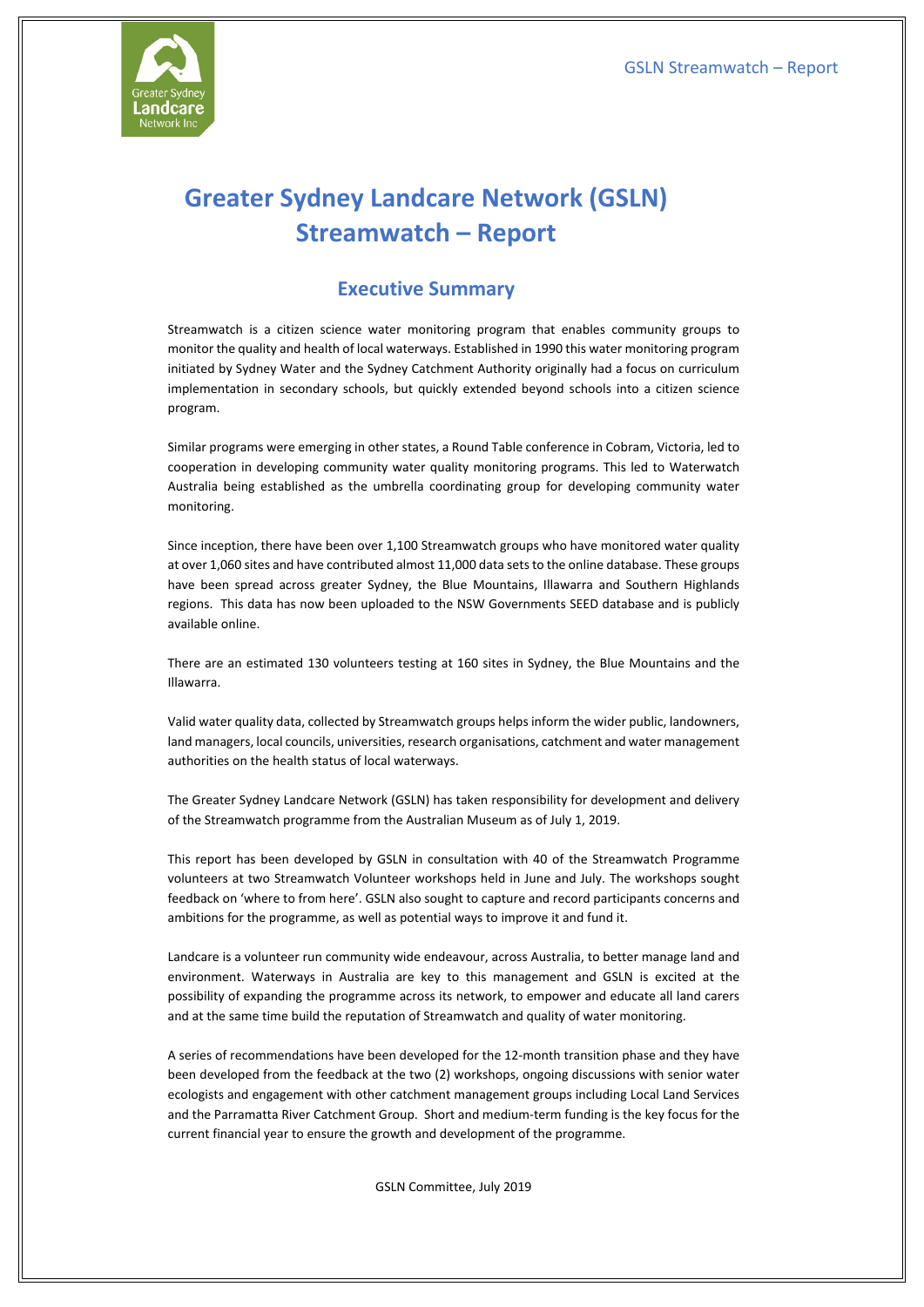#### **GSLN / Streamwatch Workshops**

Informal and formal discussions took place at two workshops held by GSLN with Streamwatch volunteers, some of whom have been in the programme for over 25 years. Obtaining direct feedback and connecting Landcare staff and the Committee with the Streamwatch programme, was viewed as essential to encourage good relationships. These two events were also viewed as a way to develop a shared understanding of how both organisations operate. Feedback was considered a good way to help GSLN map a way forward and conduct a gap analysis. This report captures all of the formal comments and attempts to inform on the way forward here for both organisations and groups of volunteers.

Three questions were asked at each workshop. The questions were developed to seek the participants view by asking them to reflect on where the programme has come from and its meaning to them as individuals; where they see the programmes value (individually and collectively) and where it could or should go from here with suggestions as to how get it there.

The list of raw written responses can be found in Appendices 1-3. Participants responses were collated and grouped in this report (where possible) in topical areas in order to identify key issues or problems and guide thinking and actions for the transition phase. Where there were significant outliers that could inform a better understanding or the gap analysis they have been noted in the report.

#### **Question one - What does Streamwatch mean for you?**

Question one allowed for more personal responses to be included and it was clear that the programme not only makes a contribution via the Citizen Science component but that is enjoyed by participants. Comments such as "meeting likeminded people, fun activity, engaging with community, connecting with others, upskilling and educational were common. The Streamwatch programme is a good balance of science and citizens and current participants see it has potential to grow. The programme has the potential to deliver a balanced, cost effective service for better environmental health, enhanced community engagement, citizen and youth water education as well as value to local government and water quality agencies.



Responses varied, however once all data had been collected from both workshops the following five themes emerged:

*Graph 1: Feedback grouped into five main areas*

#### **Value to Participants**

A Word Cloud of feedback from question one (1) provides some insight into the importance of the programme to the workshop participants and ranks the reasons for their engagement. "Local water health" is the key driver for all the environmental data collection and testing – see below: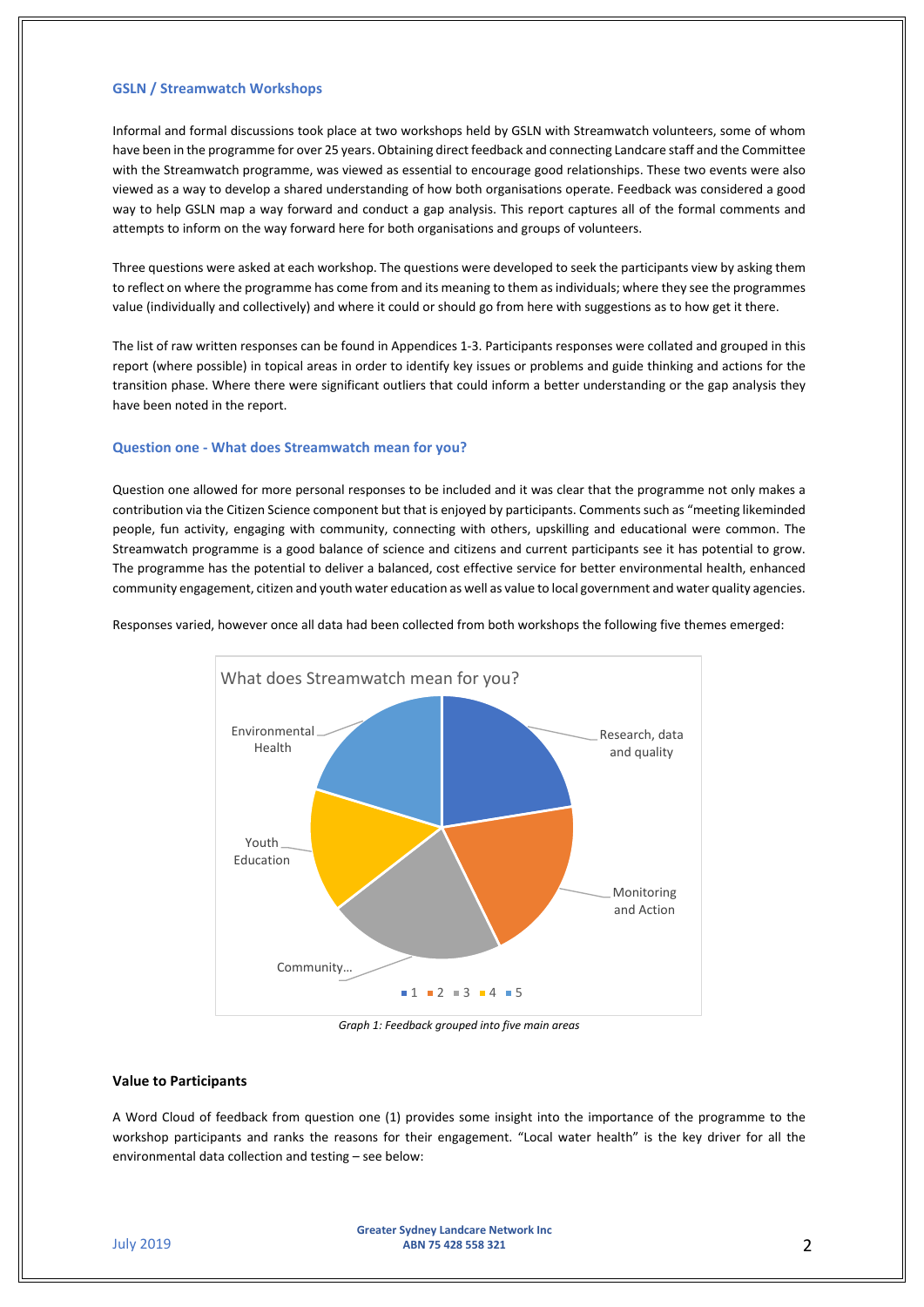

*Graph 2 – Wordcloud of responses to question one. Keywords are ranked by use.*

### **Question two - What do you see is the future of streamwatch? (Purpose / Scope / Role / GSLN) Views of Streamwatch participants**

Question two sought advice and views from participants on the future direction of Streamwatch given the change in management of the Programme. There was informal discussion and formal recording of views. Data in Appendix two.

Informal discussions took place about changes to Streamwatch under the different regimes at Sydney Water and the Australian Museum, with frank views expressed about where it could improve. Many of the participants had worked in the programme under both organisations and recognised issues and benefits under both organisations. It was clear that the level of engagement with the science aspect of the programme is high with a good proportion of participants having expertise in science, education and water science in particular. The 30-year data collection, which has now been captured by the Governments SEED software and is now publicly available, was interpreted by the volunteers as a valuable resource for future research and reporting.

#### **How to Grow the Streamwatch Programme – big picture.**



When asked to undertake some big picture thinking the responses were spread fairly evenly across six broad areas.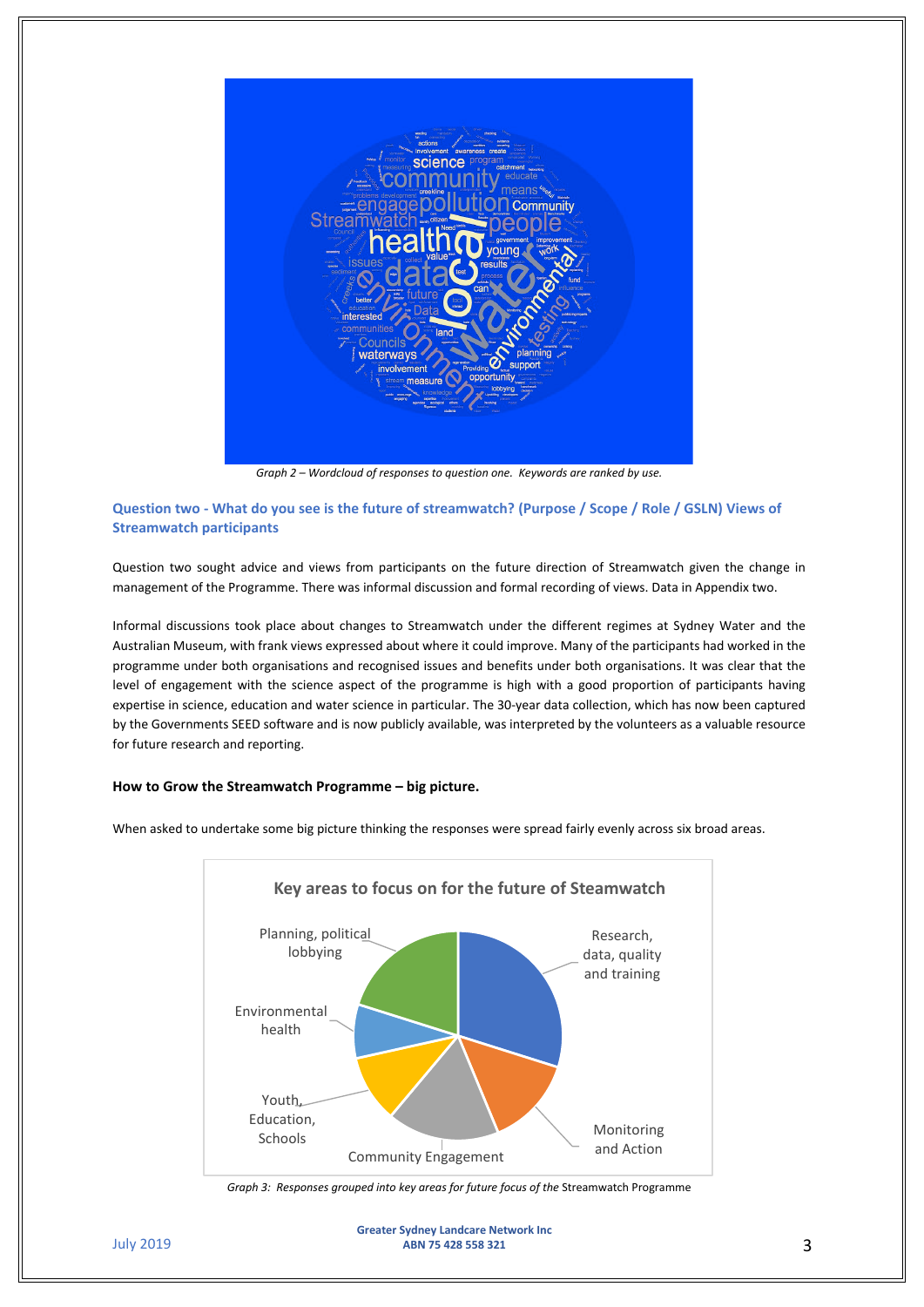#### **Value and Quality Issues in 'Scientific Monitoring' in Streamwatch**

When Data and Monitoring is combined in the above graph it shows the dominant focus for the participants, which was also dominant in the informal discussions. Criticism of current tests were explored, and challenges highlighted, as well as pathways to improving the programme to achieve higher value data sets.

Eight ideas for **securing the quality of the programme** are sited below:

- 1. Secure involvement of environmental science community particularly universities
- 2. Establish a Steering Committee with input from universities to guide future activities
- 3. Create an expert advisory group to ensure scientific currency university based water institute, EPA, Sydney Water, + 2 Streamwatchers
- 4. Engender a continuous development mindset for scope, tests, techniques and equipment
- 5. Improve QA, technical support, data collection and training
- 6. Become a credible institution with a reputation that can be trusted
- 7. Partner with an organization that has close ties to "professional water testers" to compare results / share ideas
- 8. Improve people management this includes training for water testers.

#### **Programme Delivery and GSLN**

The strength of GSLN is as a well-established network of environment groups, council. volunteer land and bush carers, participant suggestions as to how GSLN could potentially improve programme delivery of 'water carer' activities were explored - key suggestions are sited below:

#### **Short to Mid Term:**

- 1. Provide overall guidance to the programme, encourage and recruit new volunteers.
- 2. Provide technical support, overall administration and access to funding.
- 3. Improve communications to enable groups to share information and learn from each other.
- 4. Facilitate regular contact between streamwatch groups workshops, events and training.
- 5. Improve networks (connectivity) for individual groups perhaps thru catchment-based Councils, Regional Council groups such as Georges River Catchment Group, Parramatta River Catchment Group, Universities, Greater Sydney Local Land Services.
- 6. Secure involvement of environmental science community universities in particular
- 7. Publicize Streamwatch to the public, politicians and business to encourage funding and support

#### **Long term:**

- 1. Help develop a rating system that can be used for each site (possible rapid assessment tool)
- 2. An integrated institution that informs government at all levels with focus on online media and sharing information
- 3. Streamwatch to be developed with a view to it being part of decision making for land use and development
- 4. Focus and prioritise regions and sites including development (areas) i.e. where there are potential threats
- 5. Support Streamwatch to be a dynamic organization with a head that will analyse and give direction to the organization
- 6. Ensure that all groups of volunteers feel a sense of belonging and are aware of being part of a team not just an individual.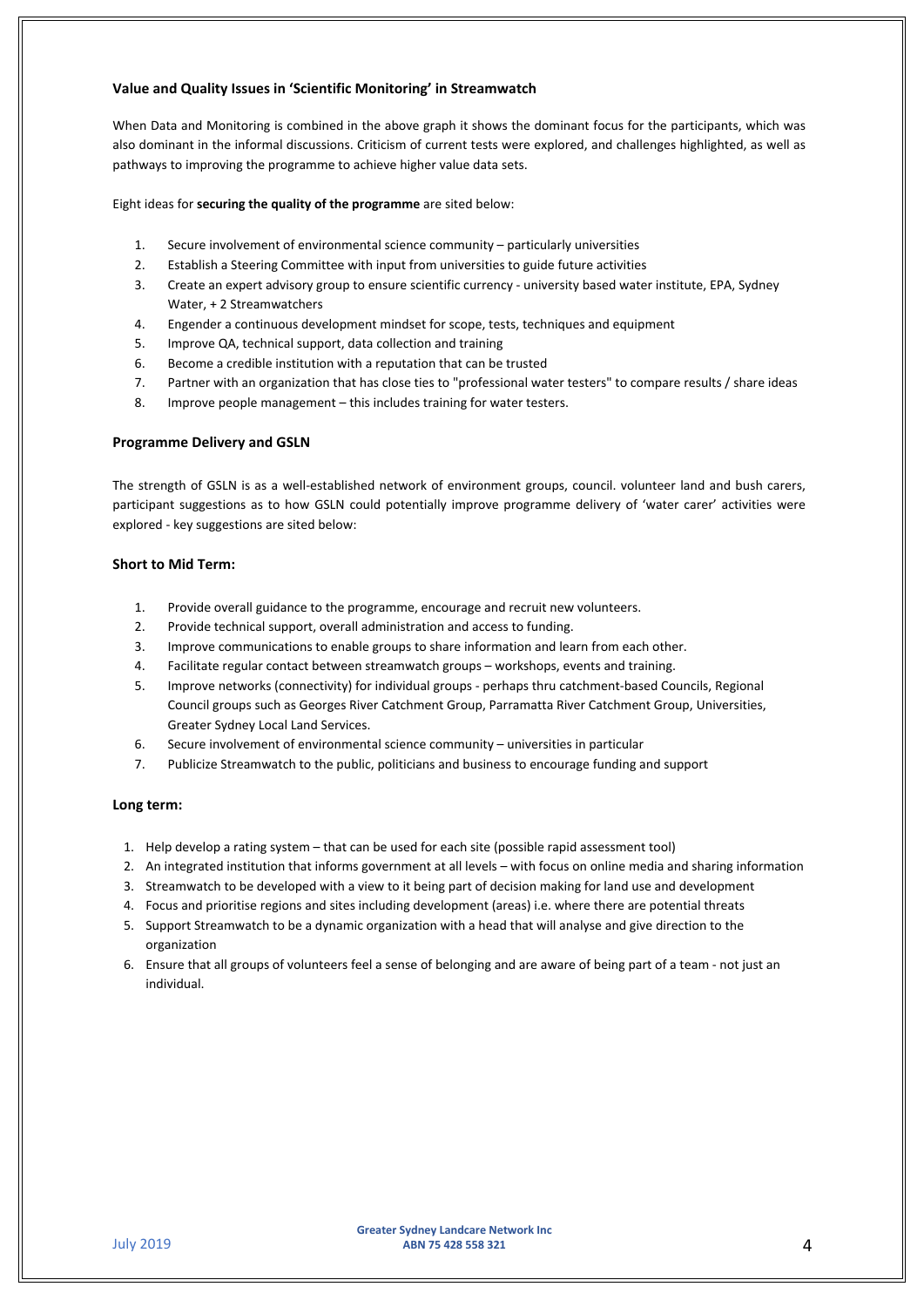## **Question three - GSLN needs to explore the practicalities of continuing Streamwatch in its current form. What components or tests should we keep/ drop? Add new tests/ measures?**

This question was developed to help inform GSLN on participant views around **potential changes** to the programme that GSLN could make, especially in the short term, to manage costs during the transition period. Data is in Appendix three.

Responses to this question indicated a strong preference to increase the range of tests available and to expand the number of waterways tested. It was recognised that not all tests were needed for all sites, and some expressed the view that testing could be adapted to meet the requirements of each site or waterway. Faecal coliform and macroinvertebrate testing were popular, and a few groups currently conduct these tests. Three potential funding and growth options are sited below:

- **Develop a Sound Business Case** in order to put before potential funders, the community and researchers. There were few recommendations or **silver bullets** for the funding, but cost savings via independent purchasing of chemicals was recognised by several groups, some which conduct fundraising to buy reagents.
- **Volunteer Guidance from Universities** and experts in water and environmental science increasing the ability for the programme to boost its value to governments and lift its reputation. Broader marketing was identified as a key component to its success.
- **Recruitment of Young Volunteers -** Recognition that the Streamwatch volunteer base is aging was across all groups in both workshops. Expansion and indeed survival of the programme was seen by most as dependent on getting younger people involved.

#### **Changes to Streamwatch - areas of interest from participants**

Close to 50% of written recommendations for change focused on **increasing water testing** – type, data collection, areas and quality. This appears to reflect the focus of the programme on the importance of the **accuracy of findings**. The programme needs to maintain and improve its testing rigour in order to maintain the value of the data. When combined with the emphasis placed on training and monitoring about 65% of the change ideas fall into quality, data, research, training and monitoring aspects.

The broader citizen aspects of the programme such as youth, education and value of the programme to business, government, community and schools has received less attention to date.



*Graph 4 – suggestions for change by field of interest*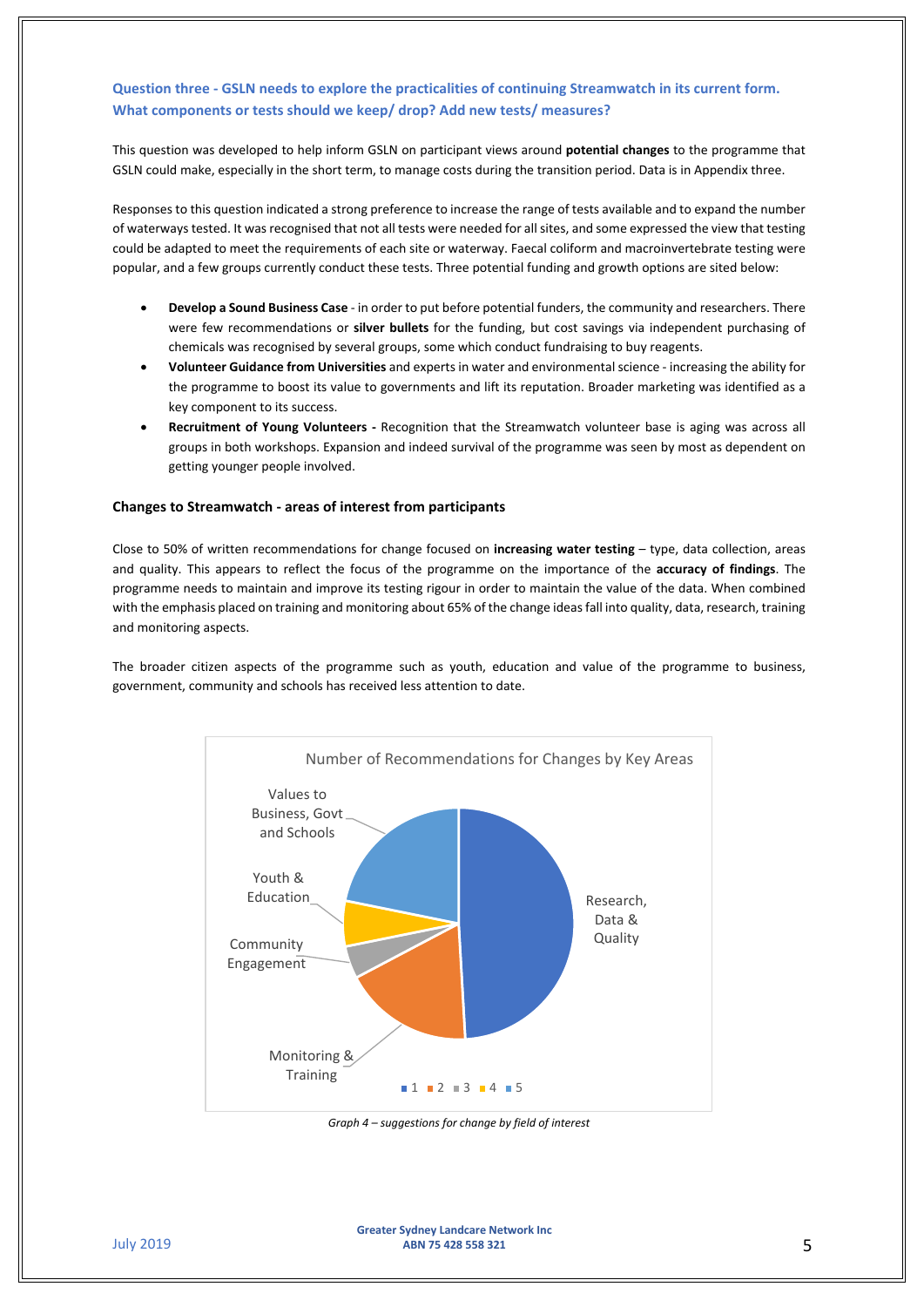#### **Specific issues / problems around 'data collection' in Streamwatch**

As in Question one data collection issues dominated both the discussion and comment - current and potential issues (and challenges) for data collection within the programme were articulated:

- 1. Academics should be leading decisions around testing.
- 2. The data may not be in a usable form or continuous and reliable enough for scientific use
- 3. Need to improve equipment options the basic kit is decades old but still is satisfactory
- 4. Some streamwatch volunteers might want to take on advisory roles (and retire from field monitoring)
- 5. There is a new approach to testing according to Council. More holistic, less focus on chemicals. Need to explore further by talking to local Councils. What can we do to make our data acceptable to them?
- 6. Wholistic teaching for water health to include environmental factors, biodiversity etc
- 7. Compare data from previous years to identify which tests show most variation and therefore prioritise needs for continued monitoring
- 8. Components and tests must relate to the purpose testing is being done
- 9. Database needs to be marketed to authorities
- 10. Quality of data is essential to gain credibility and authority in planning and managing land use
- 11. Confidence to collect baseline data from "historic" sites but look at introducing flexibility to test other sites

#### **Costs and Business Case for Streamwatch**

Surprisingly, some groups felt that the business case for Streamwatch had not yet been articulated and that the programme had no clear drivers for the testing other than data collection and incident reporting.

Groups did not on the whole know what the costs of the programme were, although one or two did and purchased reagents independently. Several participants made suggestions as to how to potentially reduce the running costs of Streamwatch.

On the whole groups would prefer to increase testing regimes and test for other water contaminants including Algae, Bacterial pollution, Chlorophyll, E- Coli, Estuarine Macroinvertebrates, Faecal coliform, Freshwater macroinvertebrates, Iron, Microbiology, Microplastics, Water bugs, and Sewerage. Several potential options for reducing costs are listed below:

- 1. Develop supply contract / arrangements to control costs
- 2. Suppliers could be offered opportunities to "sponsor"
- 3. Better target tests some tests may not need to be done as regularly. This could reduce costs of chemicals.
- 4. Share costs and supplier information with all groups so they could perhaps preserve the more expensive ones better
- 5. If new tests are too costly, collaborate / share data with the other groups collecting same or similar data e.g. Councils
- 6. Approach Australian companies to see if they could put a Streamwatch Kit together and supply chemicals. They could have free advertising etc. in return.
- 7. Support groups in procuring their own equipment
- 8. Devise a cheap set of tests for schools
- 9. GSLN to develop budgets based on personnel and costs of components (consumables)
- 10. No business case for its existence GSLN to develop one.
- 11. No clear drivers for testing other than data collection and incident reporting GSLN to explore drivers.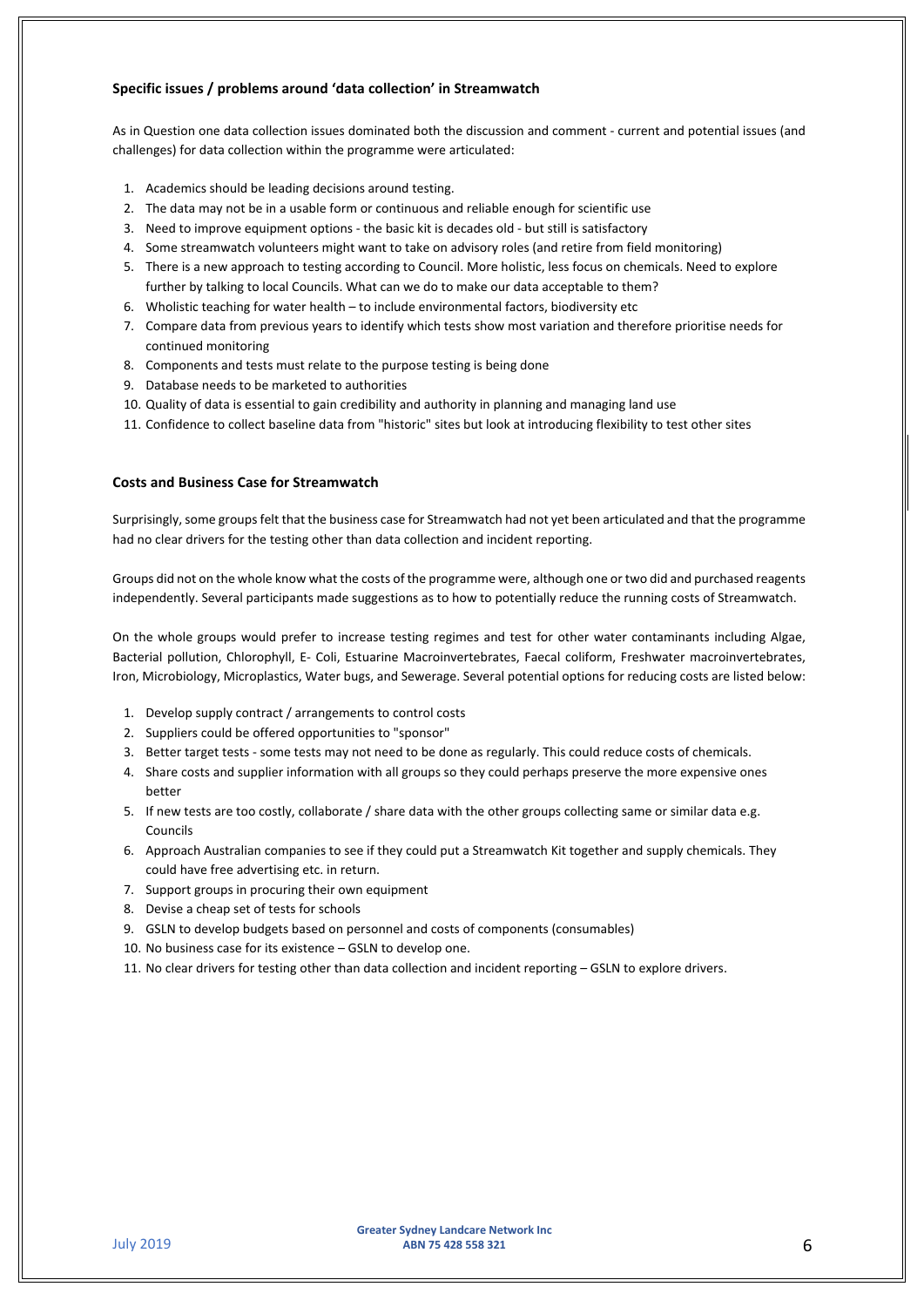### **Transition funding - Outline and Interim budget**

Both workshops were briefed on the change in financial support from Sydney Water and the capacity and willingness of GSLN to continue to seek funding going forward. Transition funding of \$50,000 has been made available for the next 12 months by Sydney Water. The Australian Museum contributed retained funds of \$10,000. Increased testing and new kits are not anticipated in the current transition period but should be held over for discussion with Councils to develop an alignment with their current testing and monitoring regimes.

Table one below has been developed post the workshops to further inform on spending for last financial year and predicted "bottom line" consumables for the current financial year as at commencement. There is an increase in budget estimate for consumables (reagents) in this financial year because the carryover of from 2018/19 was lower than previous years. Costed reagent requests from groups will be sent directly from supplier to the groups. Assumption that all 43 currently active groups will continue with GSLN

| Item                          | 2018/19      | 2019/20? |
|-------------------------------|--------------|----------|
| Wages                         | 96,465.08    | 50,000   |
| Consumables                   | 2,139.76     | 5,000    |
| Waterbug training & equipment | 1,706.30     | 2000     |
| Travel                        | 1,500.00     | 500      |
| Conferences/Training          | 3,607.31     |          |
| Promotion & Marketing         |              | 2500     |
| Total                         | \$105,418.45 | \$60,000 |

The following budget has been established for allocation of the transition funding only.

#### **Current Membership (as at mid-July 2019)**

Streamwatch volunteer contact details were not able to be transferred to GSLN due to NSW Privacy Legislation. The Australian Museum has written to all groups and participants with information on registering with GSLN. 43 Streamwatch groups were active in 2018 to 2019. 21 groups have registered with GSLN as at July 2019 as follows:

- **Bidiiwong** Blakehurst High School Bronte Gully Streamwatch Camden Cattai Hills Environment Network Cooks River Cowan Elouera Reserve Cabramatta Creek Fitzgeralds Creek Hawkesbury Landcare Network Hornsby Heights Streamwatch
- Larool Creek Lawson Streamwatch Mitsubishi Oatley Streamwatch Pittwater Still Creek Landcare Streamwatch Wallaroo Mulgoa Tudar Road Wetland Wallacia Streamwatch Group Wollondilly Anglican College

*Table 1 – Budget and proposed expenditure for 2019/20120*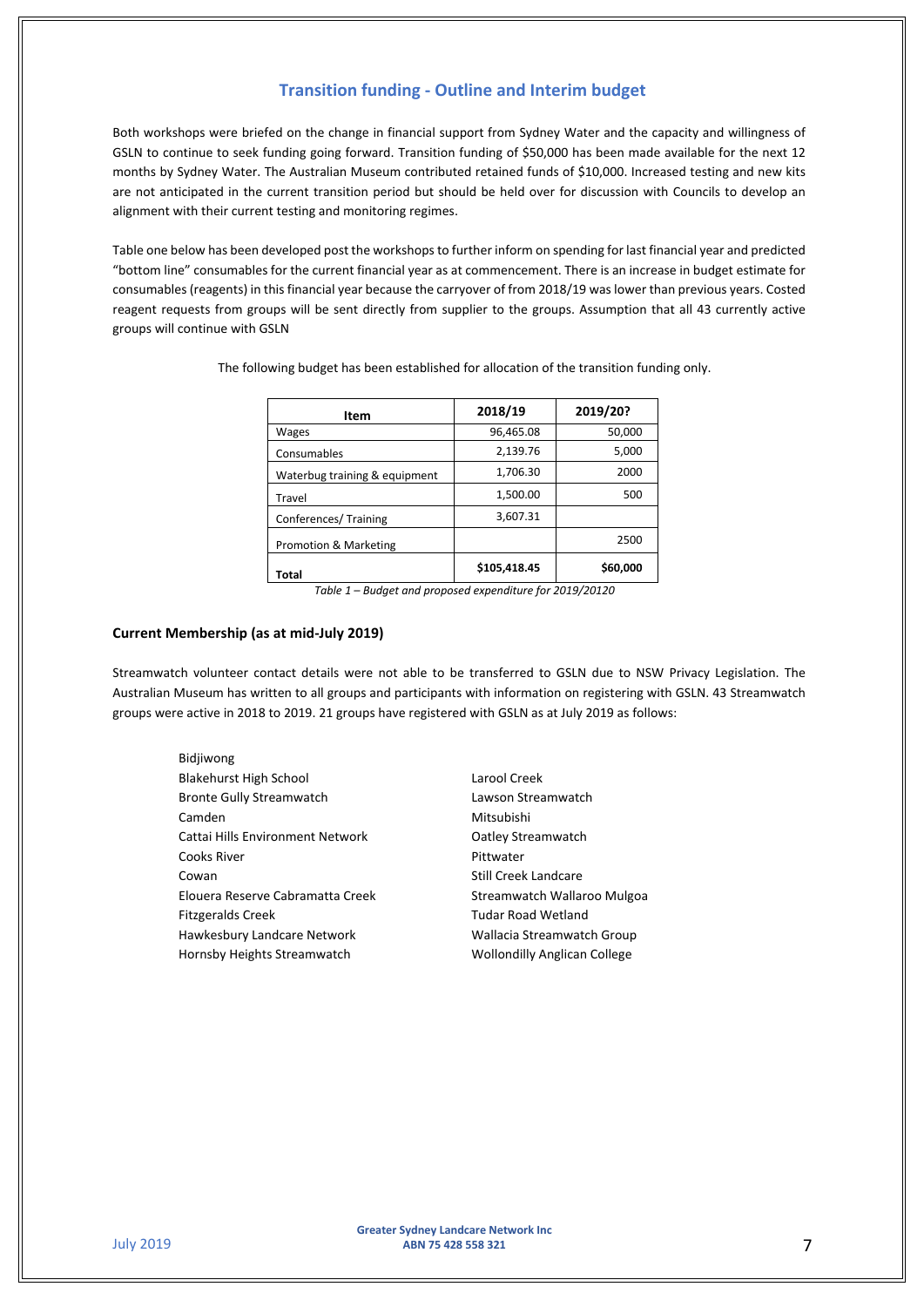# **Recommendations for Action During 12-month Transition Phase**

- 1. Secure funding for the management and administration of Streamwatch in the short to medium term; via the Landcare Network, Councils, Government Grants (In particular the Environment Trust Education Grants) and Corporate funding.
- 2. Develop website and marketing material for promotion to potential Funders
- 3. Explore with partners the options and scope for a Scientific Advisory Steering Group
- 4. Establish key events for promoting the Streamwatch programme to potential funders, including the Local Government Conference in October 2019
- 5. Improve transparency, communication and flexibility across the programme
- 6. Share the good news stories on social media and other platforms
- 7. Look for funding to develop, market and implement a School entry level Streamwatch program
- 8. Look for funding to develop, market and implement an entry level Streamwatch program to make Streamwatch more accessible to youth in particular.

## **Mid to Long Term**

- 9. Draft a business case for long term viability and funding in the post transition phase.
- 10. Implement a review of all tests being conducted by the Programme via the Streamwatch Scientific

Advisory Steering Committee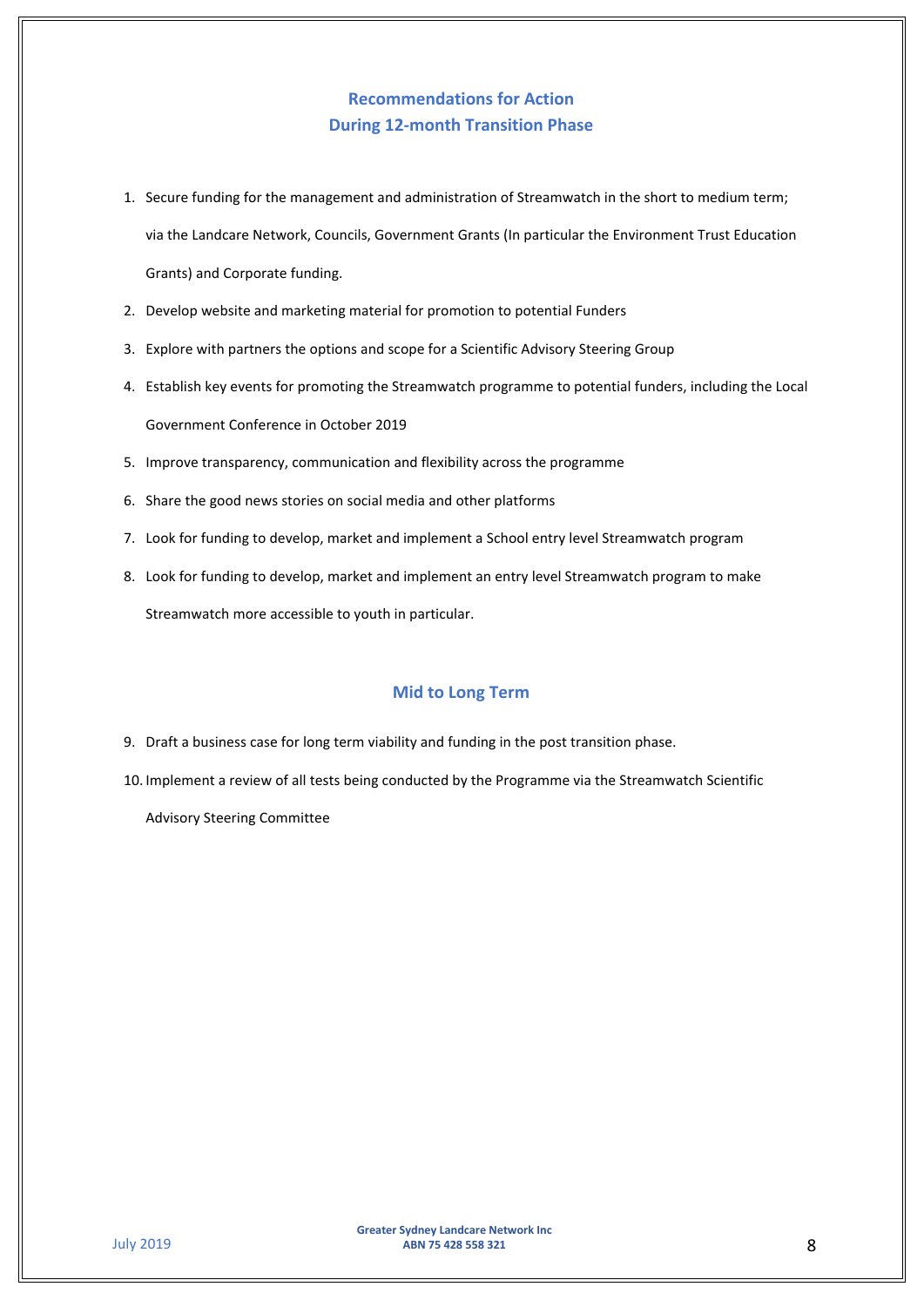# **Appendix One:**

|                | Workshop question $1 -$ What does Streamwatch mean for you                                          |  |  |
|----------------|-----------------------------------------------------------------------------------------------------|--|--|
| $\mathbf{1}$   | Determine level of degradation ' is it changing and why'                                            |  |  |
| $\mathbf{z}$   | Point of contact for local community                                                                |  |  |
| 3              | Providing a "face" to the community to show there are people who care                               |  |  |
| 4              | Providing correct data to Councils / developers prior to planning future developments               |  |  |
| 5              | Biodiversity, health, waterways                                                                     |  |  |
| 6              | 15 years of local water quality data (factual) and perceived (anecdotal) knowledge                  |  |  |
| $\overline{7}$ | An opportunity to train my students (over 150) in sample testing and testing of water               |  |  |
| 8              | Warning system                                                                                      |  |  |
| 9              | Provides meaning for our efforts                                                                    |  |  |
| $\mathbf{1}$   | A fun activity to engage young interested greenies                                                  |  |  |
| 11             | A connection to the Australian Museum                                                               |  |  |
| 12             | A way of measuring our catchment health                                                             |  |  |
| 13             | Raising awareness of citizen science opportunities                                                  |  |  |
| 14             | Evidence based decision making                                                                      |  |  |
| 15             | Teaching young people about science                                                                 |  |  |
| 16             | Student involvement in environment                                                                  |  |  |
| 17             | Reaction to quality impact                                                                          |  |  |
| 18             | Improvement in water quality                                                                        |  |  |
| 19             | Community involvement                                                                               |  |  |
| 20             | Educating local landowners and landholders to improve environment and reduce pollution              |  |  |
| 21             | Sustainable future development involves young people in the process - encourage "science" to be fun |  |  |
| 22             | Data                                                                                                |  |  |
| 23             | Influencing government agencies - local and state                                                   |  |  |
| 24             | Sustaining environmental activists                                                                  |  |  |
| 25             | Improving the environment for birdlife, animals and their survival                                  |  |  |
| 26             | Having bench marks for improving water quality                                                      |  |  |
| 27             | A standard to collect, test, store results making data consistent                                   |  |  |
| 28             | Benchmarks for the environment (land development impacts)                                           |  |  |
| 29             | An opportunity to engage and educate the community                                                  |  |  |
| 30             | Improve our testing procedures to have cutting edge technology going forward                        |  |  |
| 31             | Should be mandatory in urban areas. Residents should know what is in their waterways.               |  |  |
| 32             | A unit in Cert 11 CLM.                                                                              |  |  |
| 33             | A way to get kids out into nature interested in science                                             |  |  |
| 34             | Something that is hard to find information on                                                       |  |  |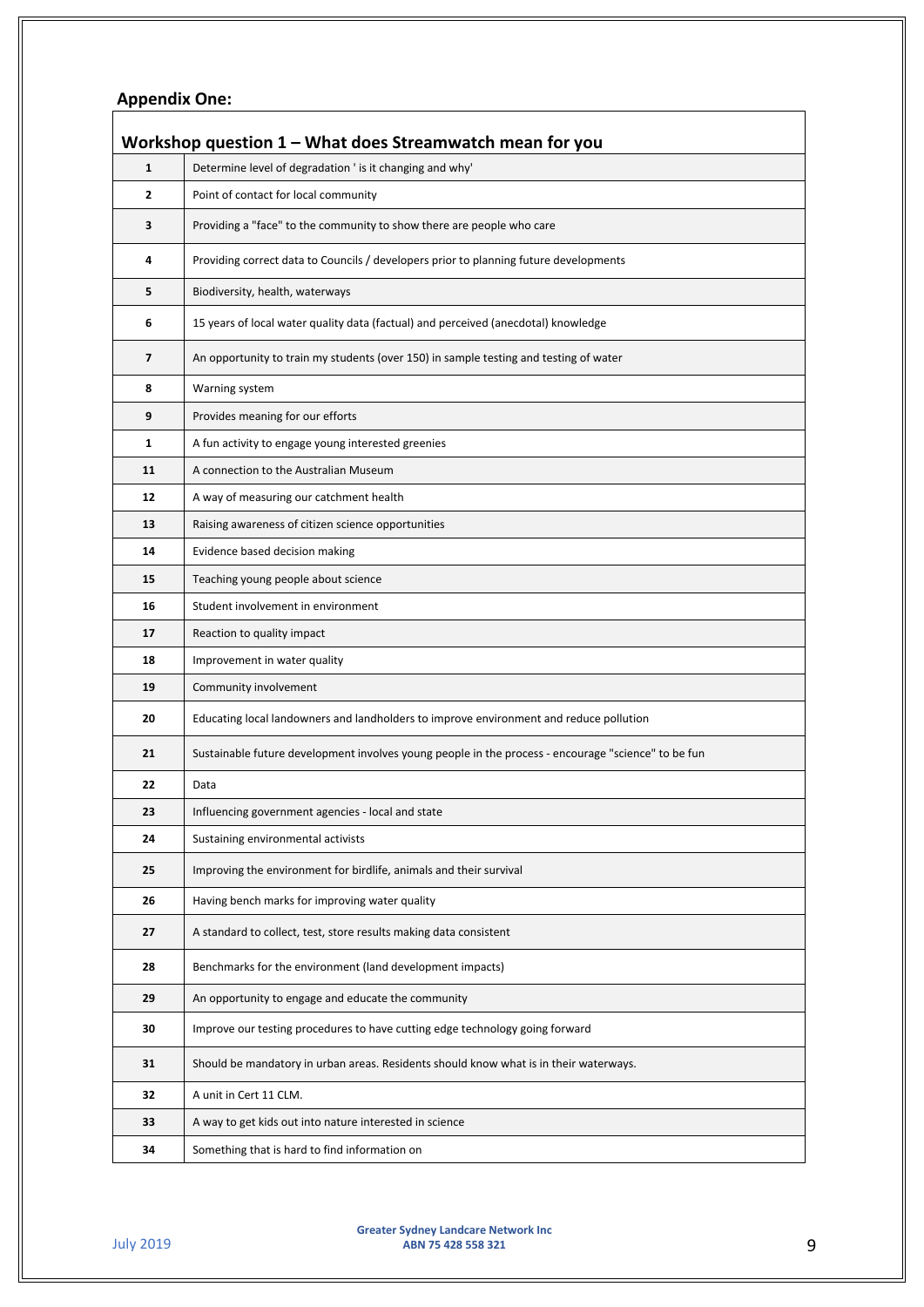| 35 | Quite a complicated system when there is a whole class involved                                                                                                                   |
|----|-----------------------------------------------------------------------------------------------------------------------------------------------------------------------------------|
| 36 | A tool for engaging local communities                                                                                                                                             |
| 37 | Undervalued and underpromoted program                                                                                                                                             |
| 38 | Volunteer driven - little Council support                                                                                                                                         |
| 39 | A way to monitor water quality                                                                                                                                                    |
| 40 | Need to engage community and publicizing data and activity                                                                                                                        |
| 41 | To be able to show that there is pollution or excessive sediment                                                                                                                  |
| 42 | Need feedback from Council when report problems i.e. sediment                                                                                                                     |
| 43 | Originally understood it was to collect data to create a baseline for water quality in creeks                                                                                     |
| 44 | An important program that is useful for assessing the health of site, ecological communities                                                                                      |
| 45 | Streamwatch means working with likeminded people so there is a social element to it as well as reinforcement of my<br>environmental values                                        |
| 46 | Streamwatch means: The ability to help educate the community on the value of their local environment                                                                              |
| 47 | A tool for the public to better understand the health of their local waterways and events that are occurring nearby                                                               |
| 48 | A way to engage the local community. Streamwatch means checking the water quality of our local streams to enable<br>lobbying for improvement to catchment practices / stormwater. |
| 49 | Streamwatch means having to focus my mind on the rigor of the testing process to give the results integrity                                                                       |
| 50 | Raising community awareness about environmental issues through involvement in the program                                                                                         |
| 51 | Third sectored knowledge and expertise for better planning                                                                                                                        |
| 52 | Supporting NSW EPA to discharge its responsibilities under the POEO see OBJECT 3(b)                                                                                               |
| 53 | Credible data that can be used to engage Councils etc. in solving nutrient and pollution problems                                                                                 |
| 54 | Through water testing and invertebrate testing Streamwatch results demonstrate the health of our environment                                                                      |
| 55 | Involvement of young people that open their eyes to the importance of and the value of environment                                                                                |
| 56 | A way of having fun with like-minded people in the environment                                                                                                                    |
| 57 | Data support for political lobbying                                                                                                                                               |
| 58 | Data support for programs of environmental improvement                                                                                                                            |
| 59 | A way to make data publicly available                                                                                                                                             |
| 60 | Community stewardship of environment                                                                                                                                              |
| 61 | A way to create habitat for native species                                                                                                                                        |
| 62 | An opportunity to work with others to educate them on water quality                                                                                                               |
| 63 | A way to interact with Councils, Sydney Water                                                                                                                                     |
| 64 | Creeklines not drains                                                                                                                                                             |
| 65 | Data sets may be compared with other areas as a quick measure of our local waterway health                                                                                        |
| 66 | A way to measure water quality and creekline health                                                                                                                               |
| 67 | Rigorous and meaningful citizen science - requires skill and judgement, unlike many other initiatives                                                                             |
| 68 | A way of connecting with other people interested in water quality                                                                                                                 |
| 69 | "water" health as a compliment to "land" health (a measure of)                                                                                                                    |
| 70 | Advice on how to restore a creekline                                                                                                                                              |
| 71 | Involvement of local community in their environment                                                                                                                               |
| 72 | To provide data which can be used by authorities - local - government etc. in planning developments                                                                               |
| 73 | To establish a base line for future                                                                                                                                               |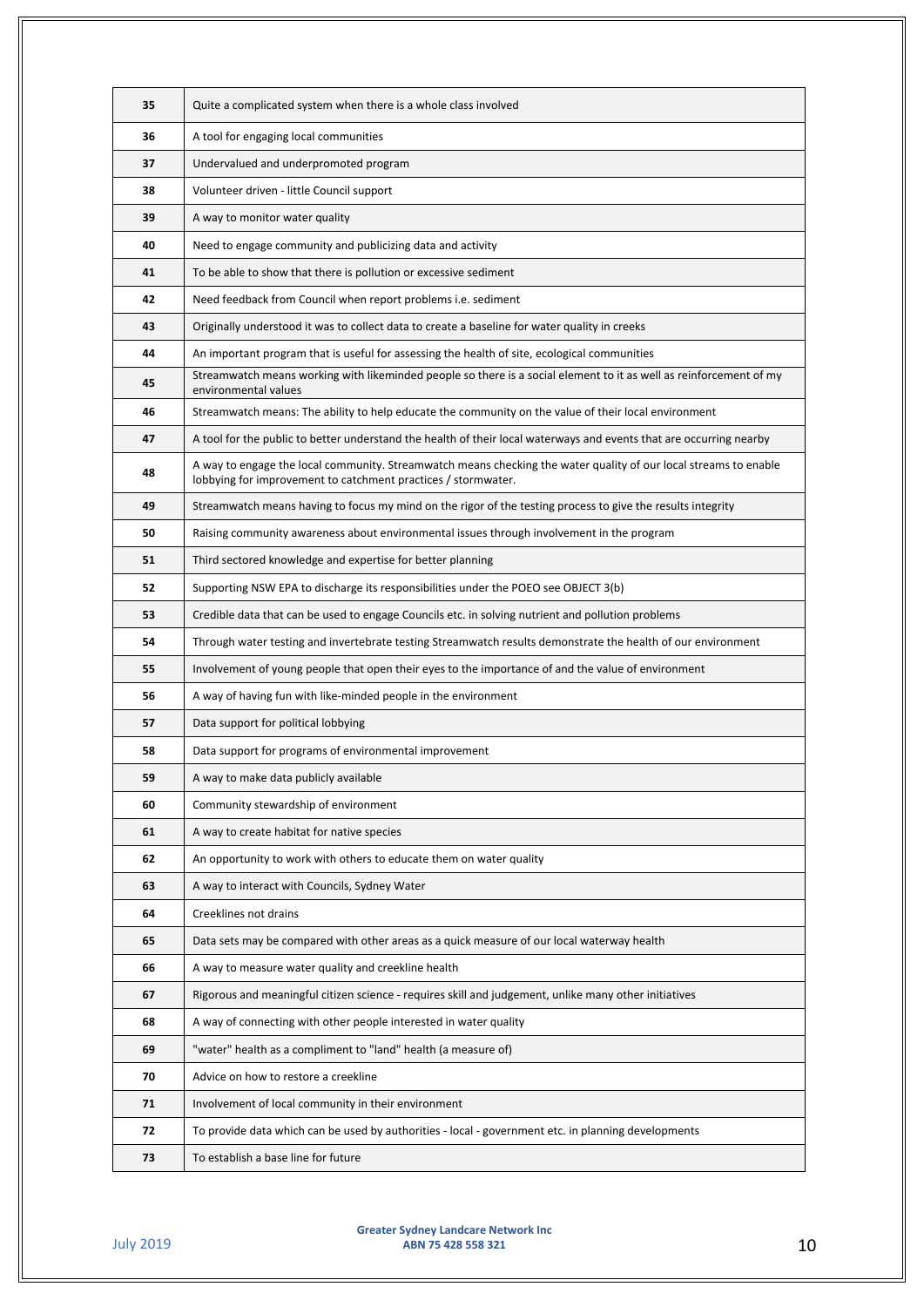| 74  | Ability to see if there are local land disturbances                                                                     |
|-----|-------------------------------------------------------------------------------------------------------------------------|
| 75  | Provides evidence to back up complaints to authorities of pollution issues                                              |
| 76  | A change to engage with local residents who value good quality of waterways                                             |
| 77  | Means to test pollution in local creeks                                                                                 |
| 78  | Linking with customers who use the data                                                                                 |
| 79  | Doing work only that is useful                                                                                          |
| 80  | A chance to monitor water quality which can point out any contamination issues in the future                            |
| 81  | Ability to track deterioration or improvements in long-term water quality                                               |
| 82  | Community participation                                                                                                 |
| 83  | Community ownership                                                                                                     |
| 84  | Reliable data                                                                                                           |
| 85  | Part of a broader environmental suite - weeding, regeneration, replanting, education                                    |
| 86  | Maintain water quality, ongoing monitoring to prevent pollution                                                         |
| 87  | Checking quality of water entering Georges River via 2 creeks. Monitoring any pollution especially from local shops.    |
| 88  | Identify areas of pollution, toxic run off by measuring along stream                                                    |
| 89  | Networking with like-minded people                                                                                      |
| 90  | Involving communities in environmental issues                                                                           |
| 91  | Feedback to local Councils, governments to influence environmental policy / actions                                     |
| 92  | Measuring health of stream / water course - including changes both positive and negative                                |
| 93  | Results / data - influence actions of restoration work along riparian corridors                                         |
| 94  | Educating youth through involving them in Streamwatch                                                                   |
| 95  | Upskilling volunteers through education                                                                                 |
| 96  | keep up with lab skills                                                                                                 |
| 97  | education - sharing ideas                                                                                               |
| 98  | empowering and engaging communities to look after their environment                                                     |
| 99  | learning to respect our waterways                                                                                       |
| 100 | impart knowledge                                                                                                        |
| 101 | engagement of community including youth in understanding importance of healthy waterways                                |
| 102 | an awareness of what not to put down the sink                                                                           |
| 103 | engaging young people in the streamwatch programme which creates an awareness of the natural world and its<br>functions |
| 104 | community education and involvement                                                                                     |
| 105 | exposure to learning about looking after our waterways                                                                  |
| 106 | it can be used to teach or show others what the waterway is all about                                                   |
| 107 | education and environmental awareness on our impact on environment we live in                                           |
| 108 | it is educative in that it shows us the state of the water and what's in it                                             |
| 109 | engaging communities with caring for our environment                                                                    |
| 110 | meeting people with similar interests                                                                                   |
| 111 | community building people getting to know each other and their environment                                              |
| 112 | meeting like-minded people                                                                                              |
| 113 | shows someone is caring and hoping to keep a stream clean                                                               |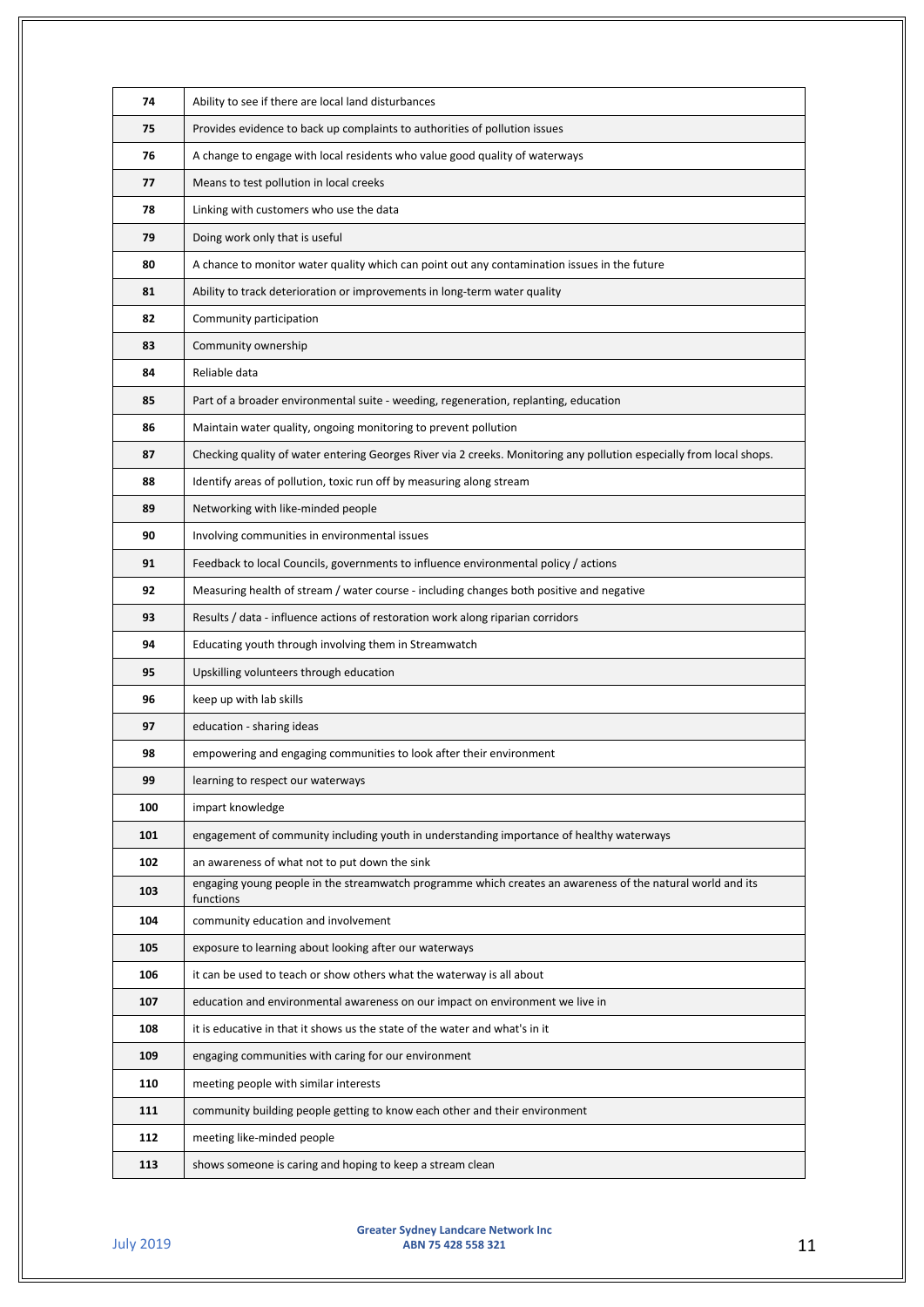| 114 | feeling in charge of the health of the environment                                                                                      |
|-----|-----------------------------------------------------------------------------------------------------------------------------------------|
| 115 | the importance of maintaining our waterways                                                                                             |
| 116 | chance for a cleaner environment                                                                                                        |
| 117 | solving pollution problems i.e. streamwatch groups have identified issues and located the source of problems                            |
| 118 | it causes angst to see that the 30-40 metre riparian zone is ignored in many places - not sure how to fix this                          |
| 119 | appreciation of beautiful places where testing is done                                                                                  |
| 120 | robust data                                                                                                                             |
| 121 | many groups addressing localized issues monitoring resulting in widespread of detailed data                                             |
| 122 | credible results that can be taken seriously by councils etc.                                                                           |
|     |                                                                                                                                         |
| 123 | compilation of data for analysis and action                                                                                             |
| 124 | monitoring water health with interesting techniques                                                                                     |
| 125 | can be integrated into council, state etc. monitoring                                                                                   |
| 126 | streamwatch for me is keeping an eye on not only our rivers and creeks but on the authorities, who are supposed to be<br>doing this     |
| 127 | provides a connection with surrounding bushland - how good it is - waterways as a gauge                                                 |
| 128 | monitoring health of waterways to identify degradation and improvement in health and to give feedback to key<br>authorities when needed |
| 129 | it indicates the state of the health of the waterway compared to previous results                                                       |
| 130 | it indicates the state of health of the waterways - measured against defined morays                                                     |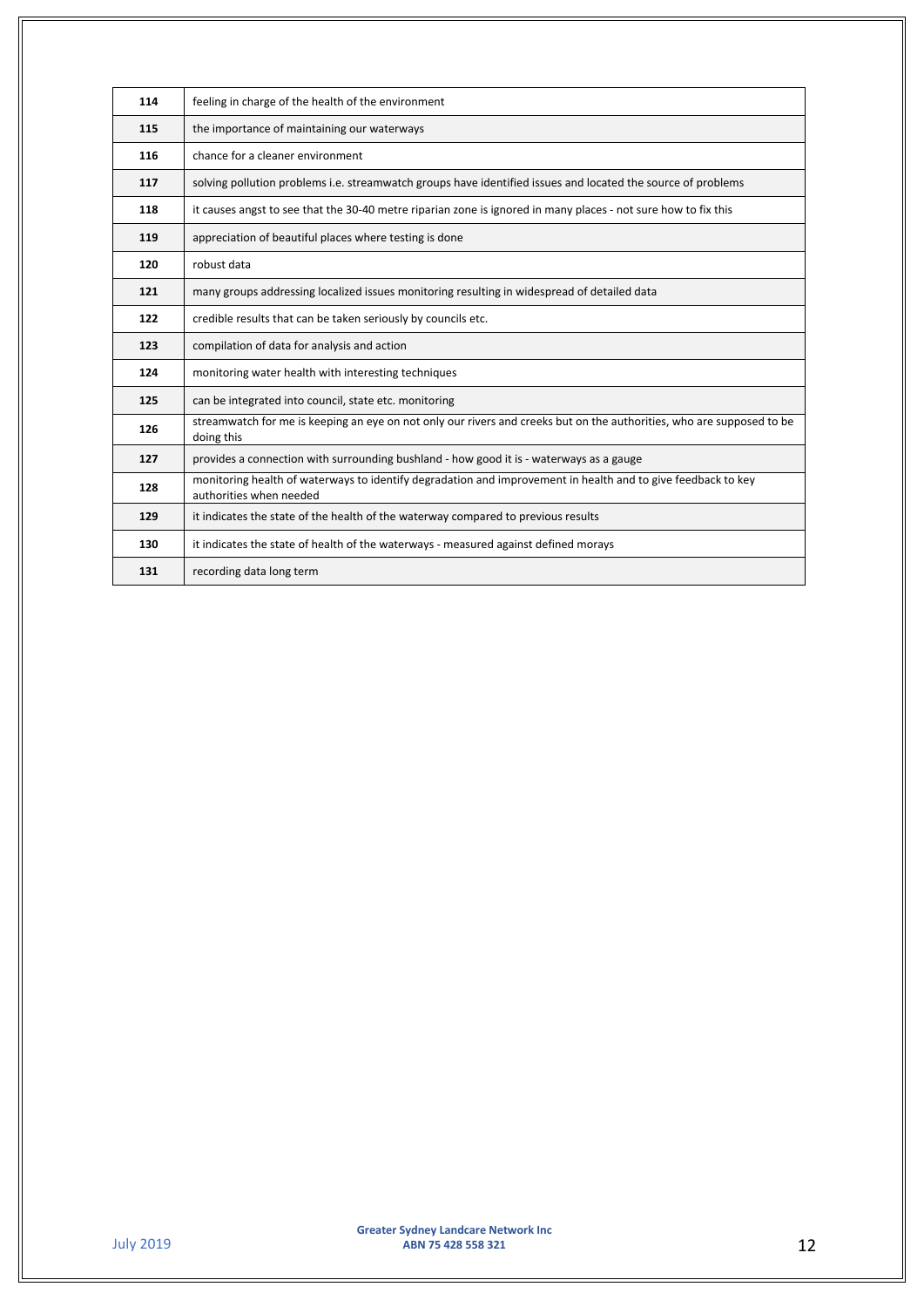## **Appendix Two:**

| Workshop question 2 - What do you see is the future of streamwatch? (Purpose /<br>Scope / Role / GSLN) |                                                                                                                                                                           |
|--------------------------------------------------------------------------------------------------------|---------------------------------------------------------------------------------------------------------------------------------------------------------------------------|
| $\mathbf{1}$                                                                                           | Provide resources for existing Streamwatch groups and training for new volunteers                                                                                         |
| 2                                                                                                      | Use Streamwatch results/ data to actively lobby government to take action including legislation to protect environment<br>riparian corridors and catchments / vegetation. |
| 3                                                                                                      | Use monitoring to investigate suspicious pollution events and to then approach EPA to investigate                                                                         |
| 4                                                                                                      | Continued watchdog of local streams and feedback to Councils                                                                                                              |
| 5                                                                                                      | Hold field events to educate and involve school students in understanding threats and solutions to degraded<br>waterways and show how testing is done.                    |
| 6                                                                                                      | Actively advertise and hold events to recruit further new Streamwatch groups especially in areas not currently covered<br>by a Streamwatch group.                         |
| 7                                                                                                      | The possibility of involving school students again in testing & monitoring streams                                                                                        |
| 8                                                                                                      | Cross participation e.g. testing other groups sites                                                                                                                       |
| 9                                                                                                      | More volunteers and then more sites                                                                                                                                       |
| 10                                                                                                     | To monitor water quality so that any problems can be identified and treated e.g. sewer leaks, chemical spills and<br>building development pollution.                      |
| 11                                                                                                     | To carry on in much the same way as in the past but to engage younger members of the community e.g. schools, high<br>schools                                              |
| 12                                                                                                     | To expand the number of Streamwatch groups so that every major creek and river in the greater Sydney catchment is<br>monitored                                            |
| 13                                                                                                     | Local environmental stewardship                                                                                                                                           |
| 14                                                                                                     | World class reliable, relevant accessible data (for Govt agencies etc.)                                                                                                   |
| 15                                                                                                     | Focus on regions including development (prioritization of sites)                                                                                                          |
| 16                                                                                                     | Technical and steering committee to guide activities                                                                                                                      |
| 17                                                                                                     | Improved QA, technical support and training                                                                                                                               |
| 18                                                                                                     | Improved people management                                                                                                                                                |
| 19                                                                                                     | Continuous development mindset for scope, tests, techniques and equipment                                                                                                 |
| 20                                                                                                     | Purpose: Environmental and public health, quality of life                                                                                                                 |
| 21                                                                                                     | Improve the QA (poor over the last 2 years)                                                                                                                               |
| 22                                                                                                     | Improvement of data e.g. bacterial pollution detection                                                                                                                    |
| 23                                                                                                     | Continuation of data collection                                                                                                                                           |
| 24                                                                                                     | To better publicize Streamwatch to the public, politicians and business to encourage funding and support                                                                  |
| 25                                                                                                     | Greater use of data, particularly long-term trends                                                                                                                        |
| 26                                                                                                     | Better understanding of relationship between water quality and other land uses e.g. development, sewerage systems,<br>roads etc.                                          |
| 27                                                                                                     | More on-site training                                                                                                                                                     |
| 28                                                                                                     | To improve funding so that activities are not in doubt due to not adequate resources and training                                                                         |
| 29                                                                                                     | More onsite training                                                                                                                                                      |
| 30                                                                                                     | I want Sydney Water to commit funds to enable Streamwatch to survive                                                                                                      |
| 31                                                                                                     | Streamwatch needs secure funding so it can plan its activities into the future and provide support for participants                                                       |
| 32                                                                                                     | Recognition of the importance of streawatch by government                                                                                                                 |
| 33                                                                                                     | I want Streamwatch groups to be able to speak out publicly about water quality problems without jeopardizing funding                                                      |
| 34                                                                                                     | Streawatch should be a good fit for GSLN. Reducing nutrient is essential for reducing the spread of weeds                                                                 |
| 35                                                                                                     | To education Streamwatch participants in a continuing way to the knowledge and ability of the groups expands                                                              |
| 36                                                                                                     | A Sydney wide assessment leading to a Snapshot, a Report card on our waterways using our data                                                                             |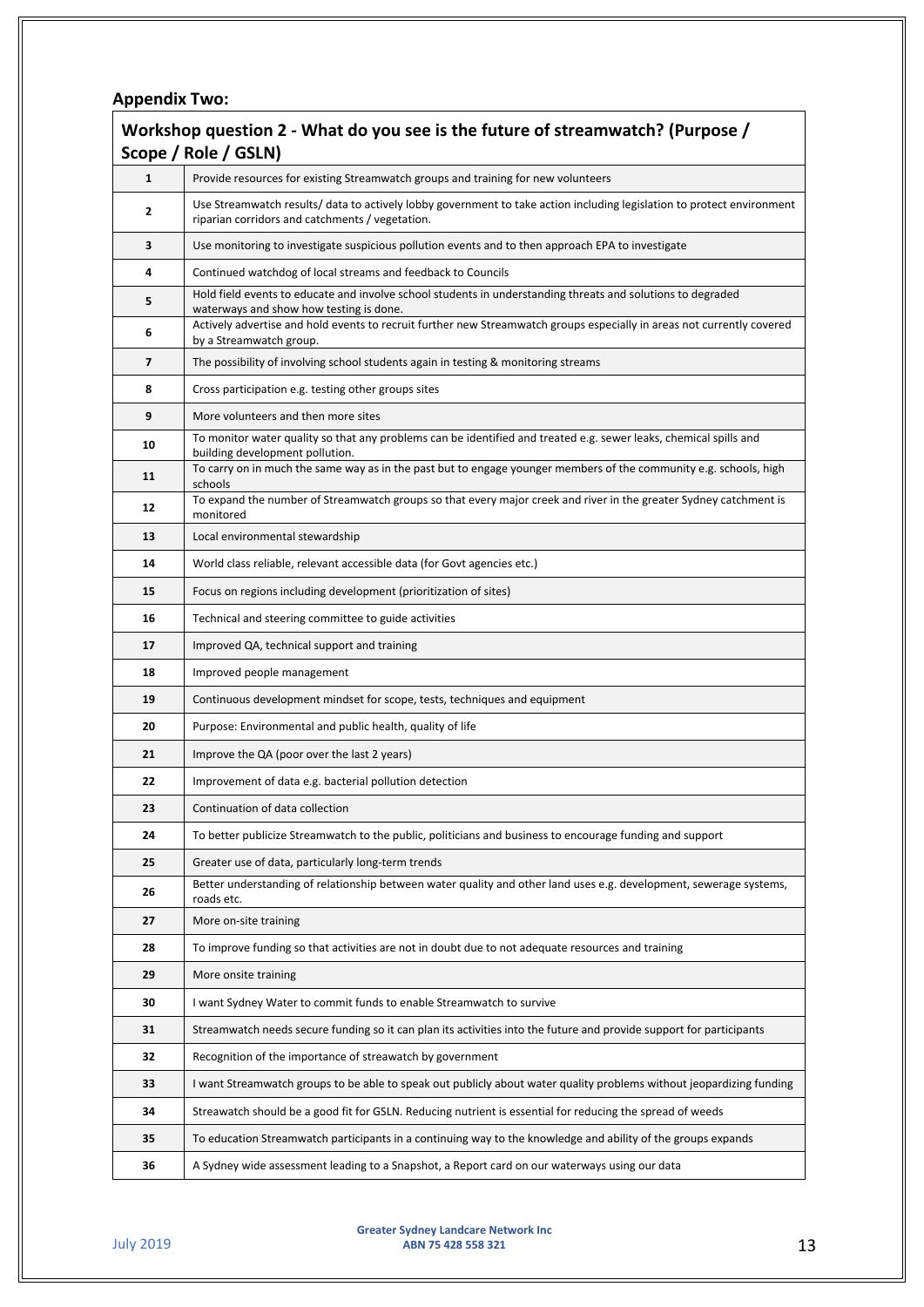| 37 | I want to ensure common interests are found between GSLN and Streamwatch. Will frank comments about water                                                                                                                                                                                                                  |
|----|----------------------------------------------------------------------------------------------------------------------------------------------------------------------------------------------------------------------------------------------------------------------------------------------------------------------------|
| 38 | quality problems embarrass GSLN?<br>Secure funding for Streamwatch from government donations                                                                                                                                                                                                                               |
| 39 | Effective QA so that the data can be relied upon                                                                                                                                                                                                                                                                           |
| 40 | A rating system for each site                                                                                                                                                                                                                                                                                              |
| 41 | The ability for volunteers to connect with each other                                                                                                                                                                                                                                                                      |
| 42 | A steering committee with input from universities to guide future                                                                                                                                                                                                                                                          |
| 43 | Improved networks for individual groups. Catchment based Councils. ROC's. Universities (whatever closest), LLS                                                                                                                                                                                                             |
|    | Better connection between schools and the general community with Streamwatch to both educate and to appreciation                                                                                                                                                                                                           |
| 44 | of environs.                                                                                                                                                                                                                                                                                                               |
| 45 | A review of equipment from experts in the field of water testing                                                                                                                                                                                                                                                           |
| 46 | To assist in reducing nutrient getting into our waterways by identifying sources of pollution                                                                                                                                                                                                                              |
| 47 | Technical support for Streamwatch                                                                                                                                                                                                                                                                                          |
| 48 | To continue as before i.e. working with community, children and support training with chemicals etc.                                                                                                                                                                                                                       |
| 49 | Annual QA                                                                                                                                                                                                                                                                                                                  |
| 50 | Expert advisory group to ensure scientific currency - university based water institute, EPA, Sydney Water, 2<br>Streamwatchers                                                                                                                                                                                             |
| 51 | Targeting hotspots for monitoring before development begins                                                                                                                                                                                                                                                                |
| 52 | Medium to long term budgets to give certainty (targets)                                                                                                                                                                                                                                                                    |
| 53 | Signs at all sites with QR code to link to information                                                                                                                                                                                                                                                                     |
| 54 | All data accessible; access to research (behind paywalls); connection within networks.                                                                                                                                                                                                                                     |
| 55 | A look at latest optical equipment to see if useful for our testing                                                                                                                                                                                                                                                        |
| 56 | Define the scope of training available to new members / groups                                                                                                                                                                                                                                                             |
| 57 | An organization that has closer ties to "professional water testers" to compare results - share ideas                                                                                                                                                                                                                      |
| 58 | A way groups can highlight what activities they are up to online                                                                                                                                                                                                                                                           |
| 59 | A way that we can work with the local Council                                                                                                                                                                                                                                                                              |
| 60 | Dynamic organization that has a Head that will analyse and give direction to the organization                                                                                                                                                                                                                              |
| 61 | A simplified testing kit for schools                                                                                                                                                                                                                                                                                       |
| 62 | Piggy back on other community engagement programs - RBGS community Greening, Council sustainability actions                                                                                                                                                                                                                |
| 63 | A way for local communities to avoid crisis through ongoing monitoring                                                                                                                                                                                                                                                     |
| 64 | I hope it becomes bigger and better and attracts ongoing funding                                                                                                                                                                                                                                                           |
| 65 | School networking days throughout local catchments                                                                                                                                                                                                                                                                         |
| 66 | Compiling useful data for monitoring urban development                                                                                                                                                                                                                                                                     |
| 67 | Build and share capacity with other Landcare Networks                                                                                                                                                                                                                                                                      |
| 68 | Increased public awareness - the next big thing                                                                                                                                                                                                                                                                            |
| 69 | An opportunity to spread Streamwatch though Landcare Groups                                                                                                                                                                                                                                                                |
| 70 | Exploit the mood of the community - prevent Murray Darling type catastrophes                                                                                                                                                                                                                                               |
| 71 | I hope to see greater awareness of the program and what it does                                                                                                                                                                                                                                                            |
| 72 | More community engagement to look at more creeks in the area                                                                                                                                                                                                                                                               |
| 73 | To make public more aware of conditions of creeks and streams river and harbour                                                                                                                                                                                                                                            |
| 74 | To be able to do something to prevent sedimentation, involve schools and younger people to be effective in preventing<br>pollution / sedimentation of creeks to be able to collect water samples when creek is flooded and there is sediment<br>issues for later testing. Problem never happens when doing normal testing. |
| 75 | Better ease of access to the data collected so that it is easily understood by the general public $\rightarrow$ visual                                                                                                                                                                                                     |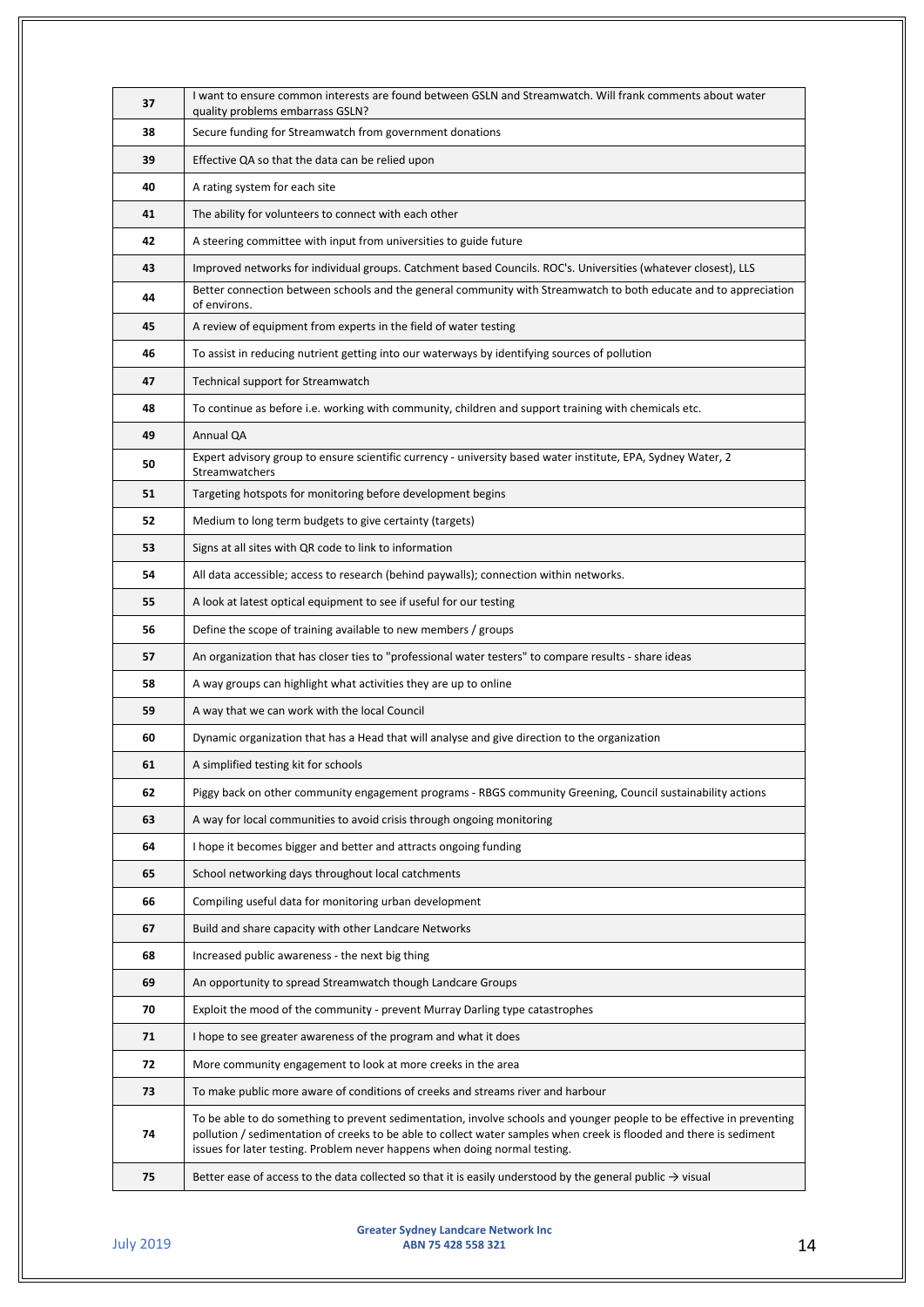| 76  | Communication networks will be important: newsletters, emails, Facebook, events - group get togethers, workshops,<br>also links with Councils.                                                                        |
|-----|-----------------------------------------------------------------------------------------------------------------------------------------------------------------------------------------------------------------------|
| 77  | I hope to see more community engagement $\rightarrow$ it doesn't seem like there is currently enough.                                                                                                                 |
| 78  | Expansion of the program into more areas e.g. schools.                                                                                                                                                                |
| 79  | Water quality monitoring of more streams / creeks in addition to current sites                                                                                                                                        |
| 80  | PURPOSE: To enable community / volunteers to participate in monitoring the health of their local environment using<br>scientific methods giving the results credibility                                               |
| 81  | SCOPE: Use as many tests as can be feasible funded and resourced e.g. physical and chemical parameters including e-<br>coli for sewage pollution; Macroinvertebrates for river health; riparian vegetation assessment |
| 82  | ROLE: involve and support a wide range of community groups and members of all ages - particularly young people - not<br>just schools but Girl Guides, Scouts, walking groups.                                         |
| 83  | GSLN: Provide 1) Technical support 2) Overall administration 3) Access to funding 4) High volume communications to<br>enable the disparate groups to share information and learn from each other.                     |
| 84  | Increase training opportunities for volunteers                                                                                                                                                                        |
| 85  | Streamwatch must evolve and keep up to date with the technical data required by Councils, business and the<br>community                                                                                               |
| 86  | Facilitate regular contact between streamwatch groups                                                                                                                                                                 |
| 87  | The chance to be a trusted source of data collection                                                                                                                                                                  |
| 88  | We should integrate with other organisations to promote our skills                                                                                                                                                    |
| 89  | The role of GSLN would be to promote "Citizen Science" as a trusted group due to the training and dedication of<br>individuals                                                                                        |
| 90  | Ensure that all groups of volunteers feel a sense of belonging and are aware of being part of a team - not just an<br>individual                                                                                      |
| 91  | To support the monitoring of water quality and make the results available to interested parties                                                                                                                       |
| 92  | Increase involvement of young people - schools?                                                                                                                                                                       |
| 93  | Maintain existing data sets through website                                                                                                                                                                           |
| 94  | Expand visibility of streamwatch through community                                                                                                                                                                    |
| 95  | Expand type of tests available to streamwatch groups                                                                                                                                                                  |
| 96  | Provide a greater online presence for Streamwatch                                                                                                                                                                     |
| 97  | The purpose is to try to remediate many of the problems we have created in our environment                                                                                                                            |
| 98  | To provide training where needed, Interact with local Councils (sharing)                                                                                                                                              |
| 99  | Secure long-term funding - government, Water NSW, Local Councils, corporates, local business                                                                                                                          |
| 100 | Broaden to include flora and fauna impacts                                                                                                                                                                            |
| 101 | GSLN: Resourced to be capable to manage technical services - Scientific; Monitoring; Expertise                                                                                                                        |
| 102 | Become a *credible institution with a reputation that can be trusted                                                                                                                                                  |
| 103 | Integral part of decision making for land use and development                                                                                                                                                         |
| 104 | An integrated institution that informs government at all levels                                                                                                                                                       |
| 105 | Part of Science in Schools                                                                                                                                                                                            |
| 106 | Spearhead of Citizen Science                                                                                                                                                                                          |
| 107 | To be fully integrated into Landcare                                                                                                                                                                                  |
| 108 | Networked and coordinated for a Purpose                                                                                                                                                                               |
| 109 | Secure involvement of environmental science community - universities                                                                                                                                                  |
| 110 | Reintroduction of Streamwatch into Schools thought Intrepid                                                                                                                                                           |
| 111 | Explore local funding for individual groups                                                                                                                                                                           |
| 112 | Quality assurance be maintained                                                                                                                                                                                       |
| 113 | Connecting with other nearby groups to help support them                                                                                                                                                              |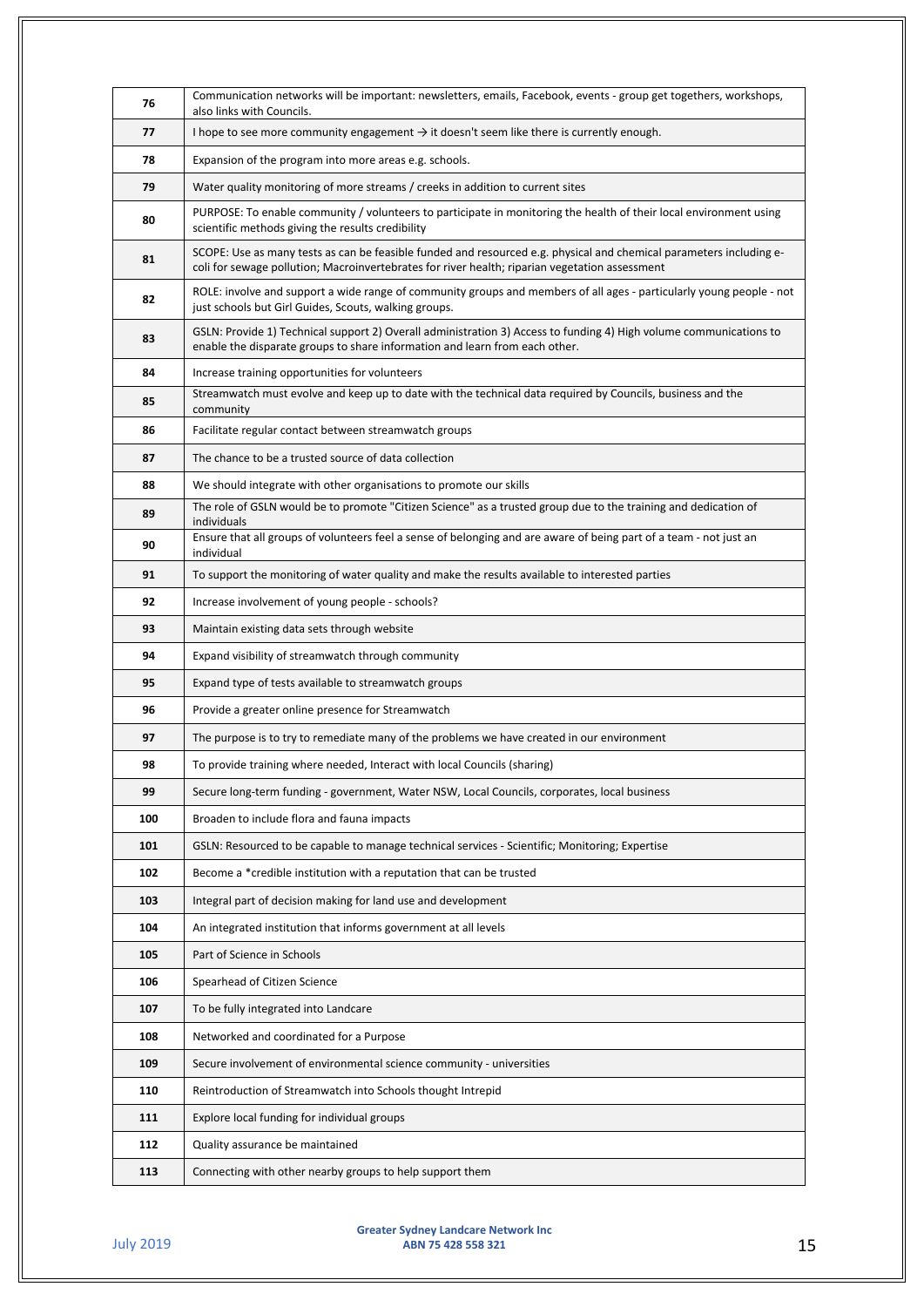| 114 | Be the "go to" organisation for trustworthy, objective advice and data                                                    |
|-----|---------------------------------------------------------------------------------------------------------------------------|
| 115 | Maintenance of (online) visible and accessible local stream data                                                          |
| 116 | A fully funded organisation, not reliant on hand to mouth                                                                 |
| 117 | Continued support from relevant experts                                                                                   |
| 118 | Ongoing monitoring of water quality variables                                                                             |
| 119 | High Quality data                                                                                                         |
| 120 | the programme needs to produce results that are scientifically credible                                                   |
| 121 | hopefully a reason to produce data that is useful to someone, anyone!                                                     |
| 122 | Reporting back to authorities                                                                                             |
| 123 | it will continue to provide a necessary check for quality of waterways                                                    |
| 124 | provide good reliable data to relevant authorities                                                                        |
| 125 | Supply accurate data for environmental reports and identify issues that need remediation / action                         |
| 126 | no government bodies have resources for estuarine monitoring and compliance monitoring - streamwatch can fill that<br>gap |
| 127 | potential to protect high conservation value areas from new impacts                                                       |
| 128 | youth engagement and education                                                                                            |
| 129 | more community engagement                                                                                                 |
| 130 | definitely needs more young people involved. We are the converted.                                                        |
| 131 | community engagement                                                                                                      |
| 132 | GSLN to provide overall guidance to the programme. Encourage and recruit volunteers.                                      |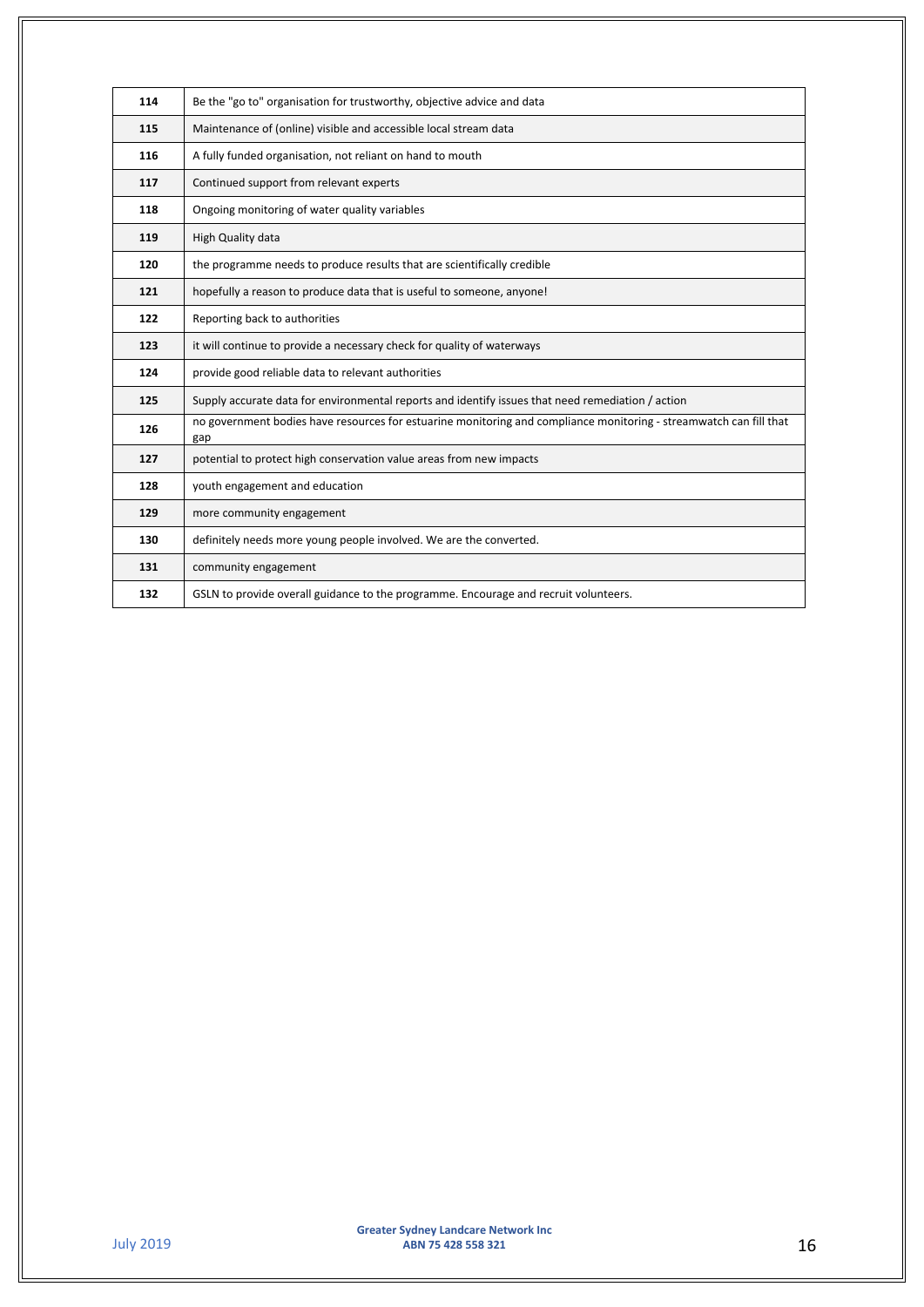# **Appendix Three:**

| Workshop Questions 3 - We need to explore the practicalities of continuing<br>Streamwatch in its current form. What components or tests should we keep/drop? |                                                                                                                                                                                                                                                        |
|--------------------------------------------------------------------------------------------------------------------------------------------------------------|--------------------------------------------------------------------------------------------------------------------------------------------------------------------------------------------------------------------------------------------------------|
| $\mathbf{1}$                                                                                                                                                 | Add new tests/ measures?<br>No business case for its existence                                                                                                                                                                                         |
| $\mathbf{z}$                                                                                                                                                 | No clear drivers for testing other than data collection and incident reporting                                                                                                                                                                         |
| 3                                                                                                                                                            | We don't do TSS testing - maybe this could be added                                                                                                                                                                                                    |
| 4                                                                                                                                                            | Current form without business drives is heading for extinction                                                                                                                                                                                         |
| 5                                                                                                                                                            | We must determine which tests are required by business / Councils and drop any that do not provide any<br>real results                                                                                                                                 |
| 6                                                                                                                                                            | Consultation with planning bodies could provide a basis to test a site prior to development applications. In<br>others words needs based testing at times.                                                                                             |
| 7                                                                                                                                                            | Groups currently are involved in their local areas - perhaps other sites could be allocated to anyone willing<br>to travel from their "comfort zone"                                                                                                   |
| 8                                                                                                                                                            | Components and tests must relate to the purpose testing is being done                                                                                                                                                                                  |
| 9                                                                                                                                                            | Data not in a usable form or continuous and reliable for a scientific use                                                                                                                                                                              |
| 10                                                                                                                                                           | Essential to gain credibility and authority in planning and managing land use                                                                                                                                                                          |
| 11                                                                                                                                                           | For a still water site with seasonal variation in water level (Bushels lagoon) - keep temperature, D.O. and<br>turbidity                                                                                                                               |
| 12                                                                                                                                                           | PH measuring its current form never changes. Turbidity seems to be irrelevant.                                                                                                                                                                         |
| 13                                                                                                                                                           | Promotion! Of the value of the work of volunteers e.g. to residents through Council Bushcare etc.                                                                                                                                                      |
| 14                                                                                                                                                           | Must maintain online datasets!                                                                                                                                                                                                                         |
| 15                                                                                                                                                           | Do macroinvertebrates, temperature, PH, EC, low phosphates, DO, turbidity - i.e. all except Faecals<br>(although I would like to)                                                                                                                      |
| 16                                                                                                                                                           | Major sponsors                                                                                                                                                                                                                                         |
| 17                                                                                                                                                           | Like to expand into macro invertebrates                                                                                                                                                                                                                |
| 18                                                                                                                                                           | Have most trouble with DO test - needs more training of volunteers                                                                                                                                                                                     |
| 19                                                                                                                                                           | Test for water bugs                                                                                                                                                                                                                                    |
| 20                                                                                                                                                           | Add test to monitor chlorophyll - a content                                                                                                                                                                                                            |
| 21                                                                                                                                                           | Add test - fecal coliforms                                                                                                                                                                                                                             |
| 22                                                                                                                                                           | Add test - perhaps iron content for areas used for recreation                                                                                                                                                                                          |
| 23                                                                                                                                                           | To be able to coordinate and share data with Council and from Councils tests                                                                                                                                                                           |
| 24                                                                                                                                                           | Our group does not do an e-coli test presently due to : expense (?) and the need to keep the samples at<br>constant temperature (?). I would like the program to include this test in future as we have a lot of<br>sewage overflows                   |
| 25                                                                                                                                                           | If adopting new tests are too costly, collaborate / share data with the other groups collecting same or<br>similar data e.g. Councils                                                                                                                  |
| 26                                                                                                                                                           | Not to drop any tests. Any sewer pollution we notice we report to Sydney Water to follow up.                                                                                                                                                           |
| 27                                                                                                                                                           | Current form not good. Faecal coliforms                                                                                                                                                                                                                |
| 28                                                                                                                                                           | There is a new approach to testing according to Council. More holistic, less focus on chemicals. Need to<br>explore further by talking to local Councils. What can we do to make our data acceptable to them?                                          |
| 29                                                                                                                                                           | Look into a test using ammonia as a quick way to detect sewerage in the water                                                                                                                                                                          |
| 30                                                                                                                                                           | I love the colorimeters                                                                                                                                                                                                                                |
| 31                                                                                                                                                           | Add faecal coliform testing. Obviously, there are budget constraints however - my opinion is that it is a<br>valued parameter. The parameters tested should be decided on expert advice and current thinking in the<br>field of water quality testing. |
| 32                                                                                                                                                           | Include microplastic testing                                                                                                                                                                                                                           |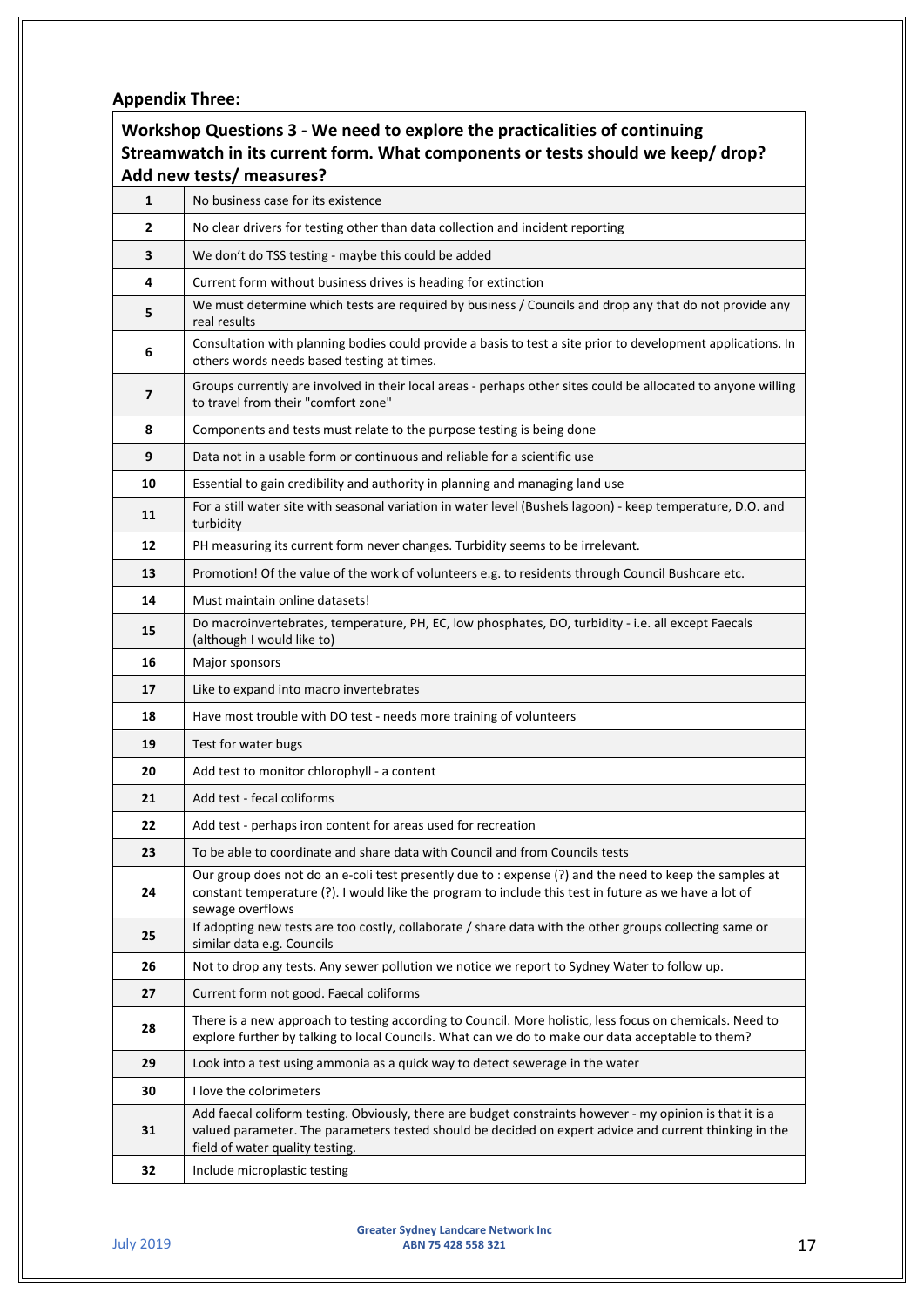| 33 | I love the EC meter! I love the ammonia strips!                                                                                                                                                                        |
|----|------------------------------------------------------------------------------------------------------------------------------------------------------------------------------------------------------------------------|
| 34 | Streamwatch has an awesome combination of both Parameters and Methodologies - nothing should be<br>cut!                                                                                                                |
| 35 | If you wish to include freshwater macro-inverts, you need to develop a methodology for estuarine ones<br>too maybe!                                                                                                    |
| 36 | Invertebrate testing important to show continuity of water quality, and it interests children, so this should<br>not be dropped                                                                                        |
| 37 | Of course, macro invertebrates should be tested - but do you realize some waterways are dead there<br>aren't any??                                                                                                     |
| 38 | No tests should be dropped. Testing bacteria is essential. Scan for salts is essential. Phosphate is a nutrient<br>that brings weeds so is essential, oxygen essential for water life so should be tested              |
| 39 | FC and E. coli are the TESTS that public most interested in                                                                                                                                                            |
| 40 | This is the type of question for which we need an expert STEERING PANEL                                                                                                                                                |
| 41 | Only drop tests that Councils don't do                                                                                                                                                                                 |
| 42 | Devise a cheap set of tests for schools                                                                                                                                                                                |
| 43 | Additional tests - microplastics, other bacteria                                                                                                                                                                       |
| 44 | Add bacterial pollution test                                                                                                                                                                                           |
| 45 | Program to engage youth needs to be maintained and expanded to make sure streawatch program<br>continues into next generation                                                                                          |
| 46 | Coordinate with River Health Monitoring                                                                                                                                                                                |
| 47 | Continue with current tests                                                                                                                                                                                            |
| 48 | Look at better equipment options - the basic kit is decades old but still is satisfactory                                                                                                                              |
| 49 | Compare data from previous years to identify which tests show most variation and therefore needs<br>continued monitoring                                                                                               |
| 50 | KEEP nutrient - type of life form living in watercourse to indicate health. ADD - micro as needed & E. coli                                                                                                            |
| 51 | Include testing for e-coli presence and microplastics and asbestos                                                                                                                                                     |
| 52 | Don't drop the QA if we want credibility                                                                                                                                                                               |
| 53 | regular training                                                                                                                                                                                                       |
| 54 | have some idea of test accuracy and validity                                                                                                                                                                           |
| 55 | essential to gain credibility and authority in planning and managing land use                                                                                                                                          |
| 56 | essential to keep quality control i.e. calibration consistency of techniques etc.                                                                                                                                      |
| 57 | bring in academics to get opinions                                                                                                                                                                                     |
| 58 | align test procedures                                                                                                                                                                                                  |
| 59 | all tests are important but in order to be economical with chemicals each site could be assessed for<br>relevance of test required                                                                                     |
| 60 | some sites could target specific measurements only - depending what the risks to the site are                                                                                                                          |
| 61 | algae testing                                                                                                                                                                                                          |
| 62 | keeping invertebrates. To a family order.                                                                                                                                                                              |
| 63 | E. coli test could be used in say beach environments                                                                                                                                                                   |
| 64 | E. coli to be added                                                                                                                                                                                                    |
| 65 | testing for metals                                                                                                                                                                                                     |
| 66 | some test may not need to be done as regularly. This would reduce costs of chemicals                                                                                                                                   |
| 67 | microbiology                                                                                                                                                                                                           |
| 68 | chemical test to include dissolved oxygen. Initially test to be macroinvertebrates. 3 levels of tests.<br>Macroinvertebrates - ongoing tests \$0. Chemical consumables each site test \$3? Faecalis each site is \$10. |
| 69 | if we knew the costs of each chemical, we're using we could perhaps preserve the more expensive                                                                                                                        |